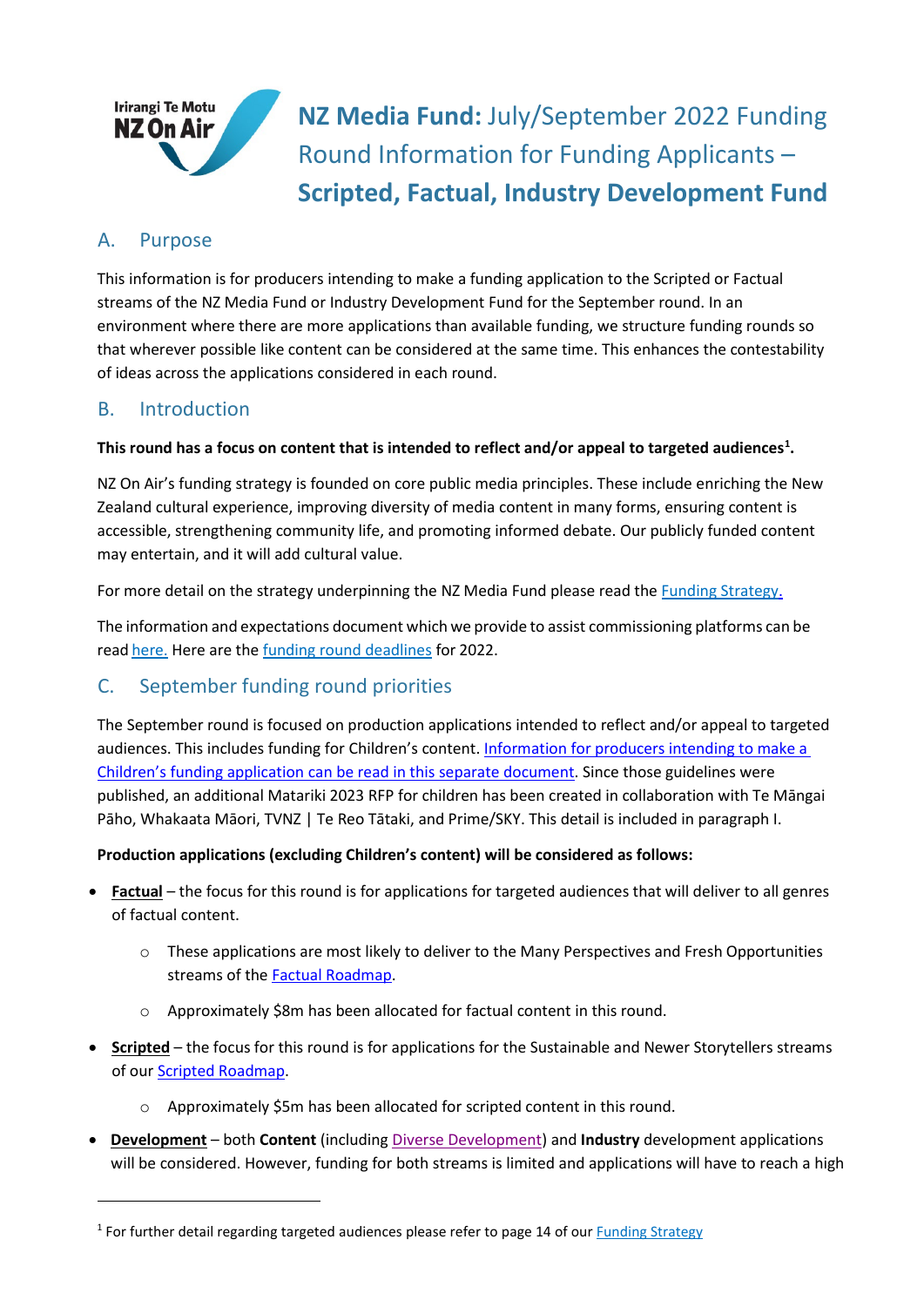bar to be successful. Please see the **Development Roadmap.** 

 $\circ$  Factual development applications will only be accepted for projects that require significant research and have co-funding from the supporting platform.

Further information and minor updates to our Content and Industry Development Funding policies can be seen in paragraph F.

### D. Timeline

| 23 June 2022, 4 p.m. | <b>Funding round opens.</b>                                                                                                                                                                                          |
|----------------------|----------------------------------------------------------------------------------------------------------------------------------------------------------------------------------------------------------------------|
|                      | All applications must be made through NZ On Air's online application<br>system.                                                                                                                                      |
|                      | Applications not submitted through this system will not be accepted.<br>You must submit a request to register with our online system well in<br>advance of the application deadline day. <sup>2</sup>                |
| 21 July 2021, 4 p.m. | Application deadline. Round closes.                                                                                                                                                                                  |
|                      |                                                                                                                                                                                                                      |
|                      | Late applications will not be considered. In exceptional circumstances,<br>for time-sensitive projects agreed prior by the Head of Funding, we may<br>consider an out of time application. But we won't be generous. |

### E. Targeted audiences

Our funding strategy outlines our goals for supporting content for targeted audiences. Relevant goals for this round include:

‣ Children, Youth

We will help grow great New Zealanders by providing enriching local content for children that encourages imagination and curiosity. [September 2022 Children's](https://www.nzonair.govt.nz/documents/827/Childrens_Round_Guidelines_2022-23.pdf)  [funding round information is available here.](https://www.nzonair.govt.nz/documents/827/Childrens_Round_Guidelines_2022-23.pdf) Please note the additional RFP for a Matariki 2023 special included in paragraph I.

‣ Pacific audiences

We will ensure diverse content made for Pacific peoples in New Zealand is accessible, enjoyed and valued.

‣ Other ethnic populations

We will support valued content serving other ethnic populations in New Zealand that exceed 100,000. Currently these are Indian and Chinese New Zealanders. To this round we also welcome applications that serve Kiwi Pan-Asian audiences.

‣ Other community minorities of reasonable size

We will support valued projects as opportunities permit, including content that reflects diverse religious and ethical beliefs.

‣ People with disabilities

We will support valued stories about disability both to be inclusive and to provide insight for a general audience.

<span id="page-1-0"></span><sup>&</sup>lt;sup>2</sup> See here for [general guidelines for funding applicants](https://d3r9t6niqlb7tz.cloudfront.net/media/documents/General_Guidelines_KHF7gBi_ldUTK2m.pdf)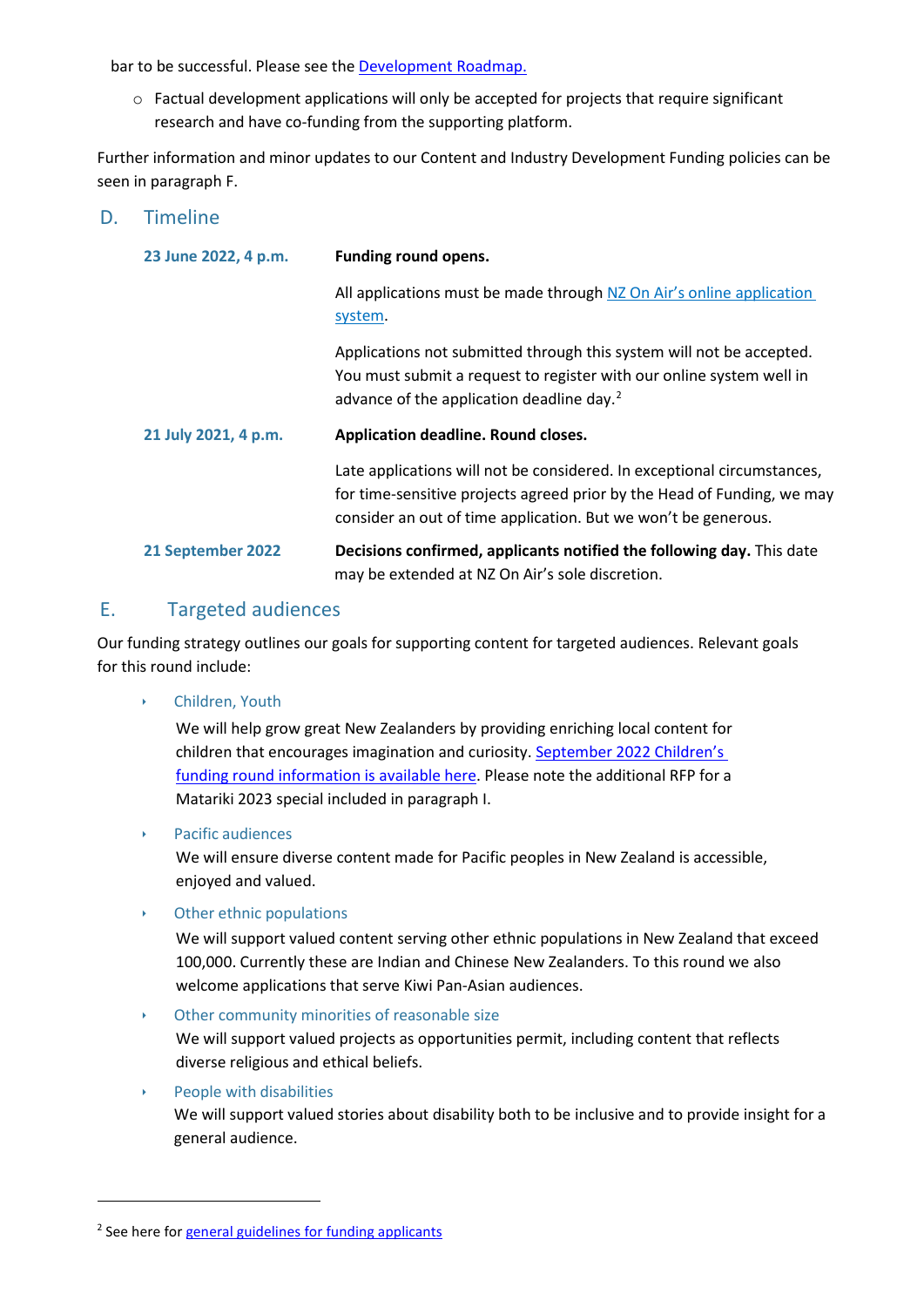## F. Development Applications

We have made minor updates to our [Development Roadmap.](https://www.nzonair.govt.nz/documents/19/220327_Development_Roadmap_updated.pdf) The updates reflect NZ On Air's current practices regarding increasing support of emerging practitioners via our Industry Development Fund (prior emphasis was on mid-high level career practitioners). It also places greater weight on aligning our content and industry development funding priorities with the three tiers of the Scripted Roadmap (Newer Storytellers, Sustainable, Premier). You can review the updated Development Roadmap [here.](https://www.nzonair.govt.nz/documents/19/220327_Development_Roadmap_updated.pdf)

**Industry Development Fund:** To this round we are accepting applications to all three strands of our Industry Development Fund: Professional Development, National Conferences and National Awards. If you have a new IDF initiative, please discuss this with [glenn@nzonair.govt.nz](mailto:glenn@nzonair.govt.nz) before applying. Please see our [Development Roadmap](https://d3r9t6niqlb7tz.cloudfront.net/media/documents/Development_Roadmap_Final_Dec_18.pdf) for more information.

## G. COVID-19 Budget Considerations

Your production budget should consider the costs of operating under the Traffic Light System as per ScreenSafe COVID[-19 Health and Safety Protocols.](https://screenguild.co.nz/resources/ScreenSafe%20COVID-19_Protocols%203.1.pdf) Other ScreenSafe Health & Safety Toolkit documents can be accesse[d here.](https://screensafe.co.nz/covid19/screensafe-health-safety-toolkits-documents/)

Applicants should also be aware of the COVID-19 Screen Production Recovery [Funding \(SPRF\) criteria.](https://www.nzonair.govt.nz/documents/796/COVID-19_SPRF_criteria_Mar_22.pdf) This fund allows screen productions that meet the criteria to claim some of the costs incurred as a result of COVID-19 disruption. It is expected that you will have investigated all other options before you apply to this fund. More information on our COVID-19 response is available on [our website.](https://www.nzonair.govt.nz/news/responding-covid-19/)

**Please note that all productions funded from 1 January 2022 will be expected to have adequately budgeted for all expected costs for implementing the ScreenSafe COVID-19 protocols. SPRF will not be available to cover unbudgeted Health and Safety related costs, it can only be accessed for costs associated with the delay or disruption caused by cast or crew members testing positive for COVID-19 and/or the need for isolation under the Protection Framework Traffic Light system.**

If you have SPRF questions, please contac[t Abbi Maidment](mailto:Abbi%20Maidment%20%3cabbi@nzonair.govt.nz%3e) or [Glenn Usmar.](mailto:Glenn%20Usmar%20%3cglenn@nzonair.govt.nz%3e)

### H. General Guidelines

Information on NZ Media Fund general guidelines and how to make a funding application are [here.](https://www.nzonair.govt.nz/documents/37/General_Guidelines_KHF7gBi.pdf)

### I. Matariki 2023 Special

#### **Hei Whakataki**

Introduction

Te Māngai Pāho and NZ On Air | Irirangi te Motu are joining forces with Whakaata Māori, TVNZ | Te Reo Tātaki, and Prime/SKY to fund a modular receptive and fluent special (up to 30 minutes) for online and television for children 10+ for Matariki 2023. We intend to fund tamariki content for Matariki annually, and we see this short-form special as a potential pilot to a series, or feature film in future.

We wish to collectively support and improve the outcomes of the Maihi Karauna, the Crown's strategy for Māori language revitalisation, to ensure that New Zealanders value te reo Māori as a crucial part of national identity.

NZ On Air is now calling for proposals via the July-September children's funding round.

If you are new to our funding application process and would like further guidance on how to apply, your proposal, or have any questions regarding this RFP please feel free to contact [amie@nzonair.govt.nz.](mailto:amie@nzonair.govt.nz)

### **Te Pūtake**